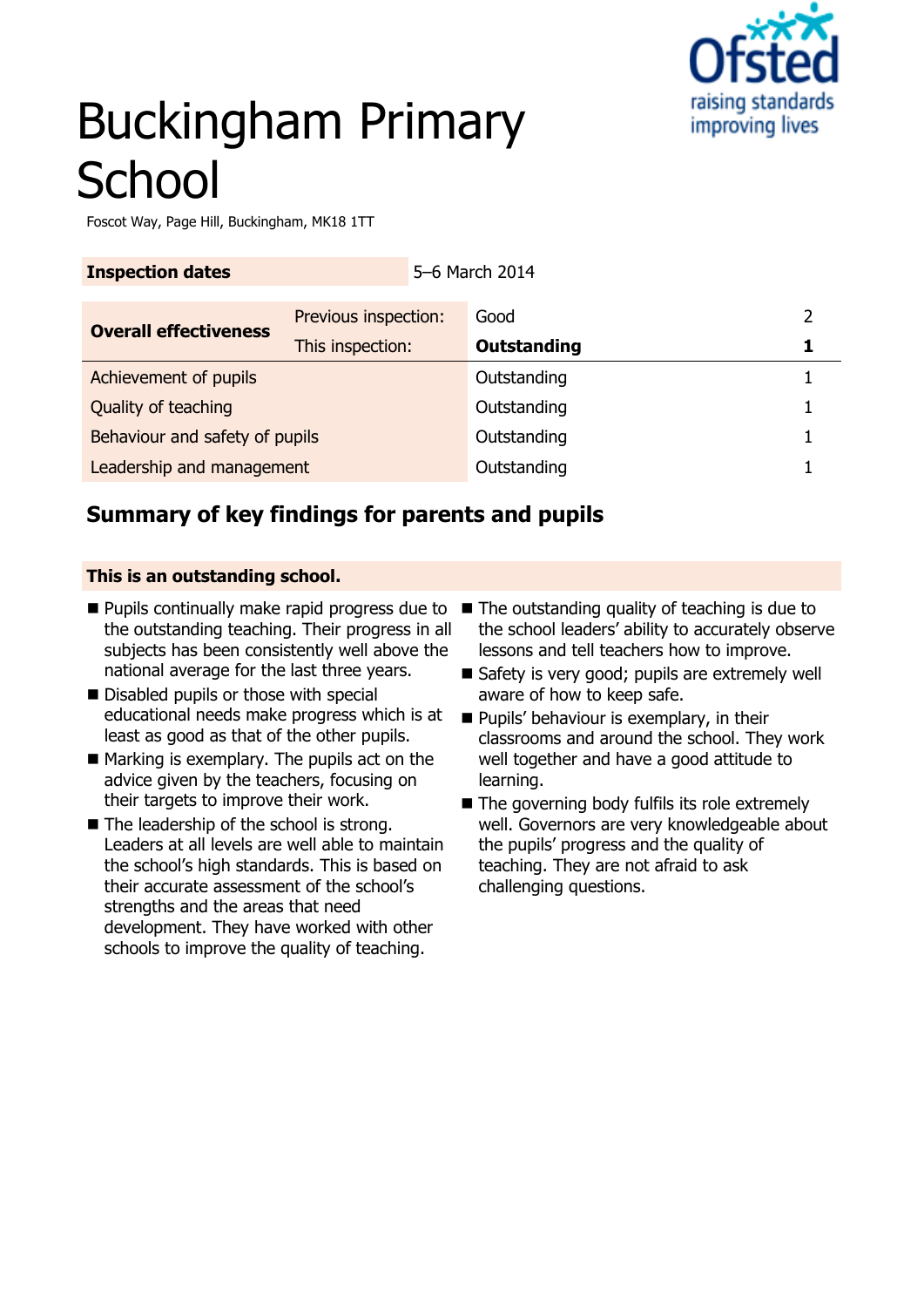### **Information about this inspection**

- The inspectors observed 27 lessons and three part-lessons. Seven lessons were observed jointly with the headteacher or deputy headteacher. The inspection included observations of playtime and lunchtime.
- The inspectors looked at pupils' work and heard some pupils read.
- Meetings were held with pupils, the Chair and three other members of the Governing Body and other members of staff with specific responsibilities. A telephone conversation was held with a representative from the local authority.
- **The inspectors took account of the 107 responses to the online questionnaire, Parent View, and** two letters received from parents as well as the 51 responses to the staff questionnaire.
- The inspectors observed the school's work and looked at a number of documents, including the school's information on pupils' progress, planning and monitoring documentation, and records relating to pupils' behaviour, attendance, safeguarding and the performance management of teachers.

### **Inspection team**

| John Taylor, Lead inspector | <b>Additional Inspector</b> |
|-----------------------------|-----------------------------|
| Patricia Wright             | <b>Additional Inspector</b> |
| Peter Thrussell             | <b>Additional Inspector</b> |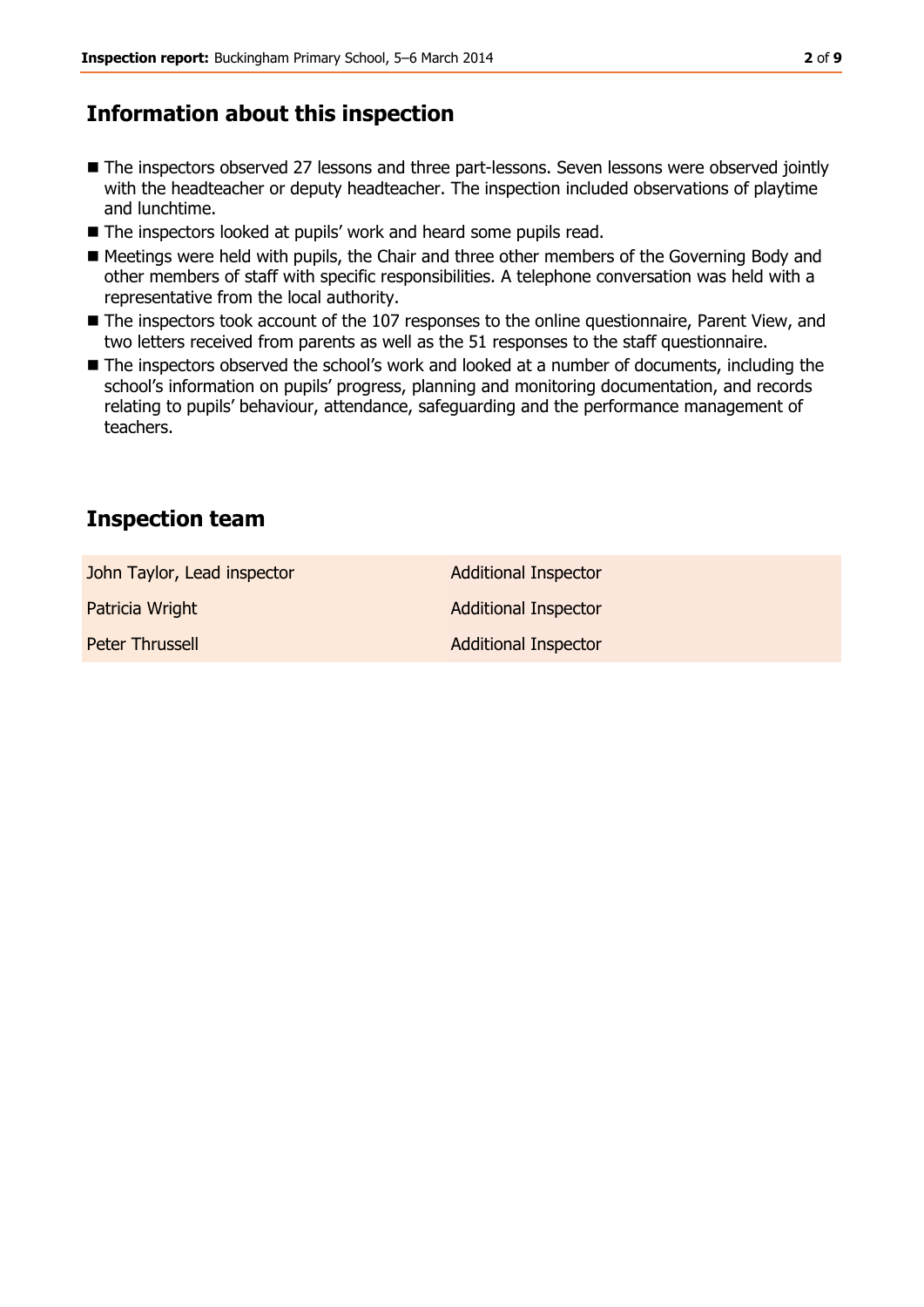## **Full report**

### **Information about this school**

- This is a much larger than average sized primary school.
- Children in the Early Years Foundation Stage and Key Stage 1 are taught in two classes. In Year 3, pupils who have attended a separate infant school join this school. In Key Stage 2, pupils are taught in three classes in each year. For mathematics pupils are taught in four classes in each year group when they are in Years 5 and 6.
- Almost all pupils are of White British heritage.
- The proportion of disabled pupils and those with special educational needs supported through school action is below average. The proportion supported at school action plus or with a statement of special educational needs is below average.
- The proportion of pupils known to be eligible for the pupil premium, which is additional funding for looked after children, pupils known to be eligible for free school meals and children from service families, is low.
- The new headteacher took up her role in January 2014.
- The school meets the government's current floor standards, which set the minimum expectations for pupils' attainment and progress.
- There is a nursery joined to the school, which will be inspected separately.

### **What does the school need to do to improve further?**

**Further enhance the curriculum so that the pupils gain an even greater passion for learning in** and out of school.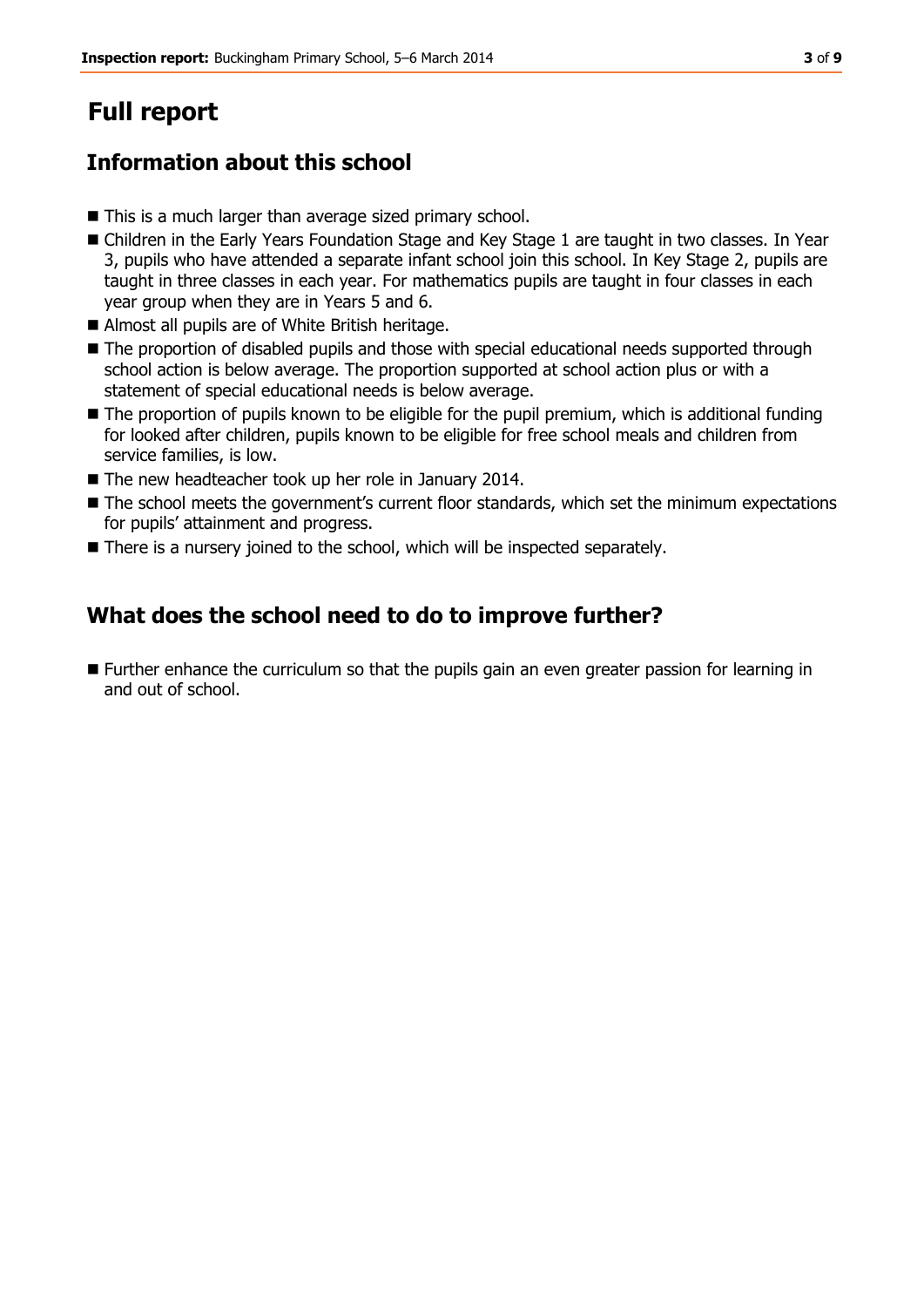### **Inspection judgements**

#### **The achievement of pupils is outstanding**

- **Pupils achieve extremely well throughout the school. Their work shows they make rapid** progress. By the time they leave the school, they are very well prepared for their secondary school. The school is aware of where the pupils' progress is slightly less strong, and has taken actions to address this.
- Disabled pupils and those with special educational needs do as well as other pupils. This is because of the good support they are given and the accurate and detailed checks on their progress.
- Boys and girls achieve equally well in English and mathematics.
- The more able pupils make good progress and attain high standards, especially in mathematics and writing, due to the appropriately challenging work they are given and their excellent attitudes to learning.
- The school has a strong commitment to promoting equality of opportunity and the staff work hard to ensure all groups do as well as they can. Last year, pupils who benefited from pupil premium funding were about six months behind in English and mathematics at the end of Year 6. Inspection evidence and the school's records show that the very good work the school is doing is rapidly closing the learning gap between these pupils and their classmates.
- The school has a robust system for tracking pupils' progress. It uses the information to effectively target support at pupils who are in danger of falling behind. The senior leaders also use this information to tackle any slight inconsistencies in pupils' progress in different years or subjects.
- In the Reception classes, children's progress has improved over the last three years and is outstanding. They are very well prepared for their learning in Year 1.
- Children in the Reception classes quickly gain the basic reading skills because of the outstanding quality of the teaching of phonics (letters and the sounds they make). As a result, a higher proportion of pupils than the national average reached or exceeded the expected level of attainment in the phonics screening check at the end of Year 1. Virtually all Key Stage 2 pupils show enjoyment in reading a wide range of books for pleasure.
- **Parents and staff rightly have a very positive view of how well the pupils learn in the school.**

### **The quality of teaching is outstanding**

- Learning over time, for pupils of different abilities, is consistently outstanding because teachers plan lessons thoroughly and make sure that the work provides the correct level of challenge.
- **Pupils understand the work and make rapid progress because teachers adapt their lessons to** best suit the needs of the pupils. They are also very skilled at using questions to check individual pupils' understanding and guide their learning
- **Pupils have pride in their work. It is neat and shows that their knowledge and understanding of** the subjects deepen quickly and securely. They are aware of their current standard of work. They know their targets and how to achieve a higher standard.
- The marking of pupils' work is of a very high quality. Teachers clearly indicate how work can be improved and what the pupils should do next to progress their learning. Pupils act on this advice. They have frequent opportunities to reflect on and check their own work. Teachers monitor the accuracy, checking that pupils have a good understanding of how they can improve their work.
- Teaching assistants are highly skilled and used well in supporting pupils of all abilities. They ensure pupils understand what they are meant to be doing. They guide and challenge pupils in a constructive way so they learn well.
- Teachers and other adults have worked hard to create a calm and purposeful atmosphere in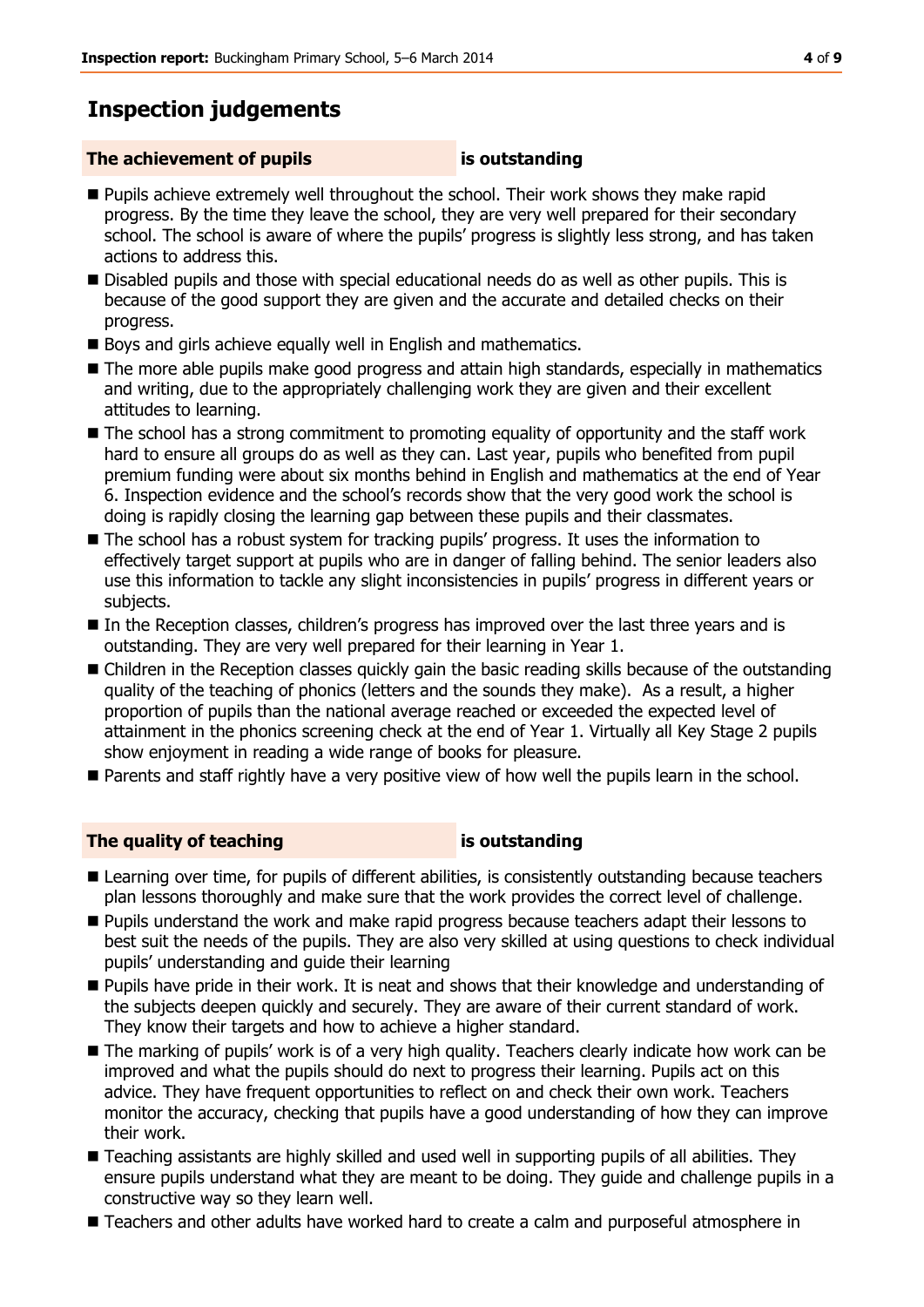which the pupils feel comfortable and confident in their learning. They are prepared to ask for help, when needed, and are very willing to help each other.

- Pupils enjoy the lessons and like learning. Rightly, parents have a very positive view of the high quality of the teaching and learning.
- Teaching in the Reception classes is outstanding as adults intervene at appropriate times, with a well-balanced variety of activities, to ensure the children's learning moves on at a swift pace. Phonics (letters and the sounds they make) is taught very well, with an appropriate level of work which is not too hard or too easy for the children.

#### **The behaviour and safety of pupils are outstanding**

- 
- $\blacksquare$  The school's work to keep pupils safe and secure is outstanding. The pupils, staff and parents all say they feel the school is a safe place and behaviour is well managed. Pupils have a good knowledge of how to keep safe.
- Behaviour is outstanding; pupils have a very positive attitude which helps their learning. They work well together in groups and pairs and move swiftly from one activity to another, showing their enjoyment of learning.
- **Incidents of inappropriate behaviour are very rare, and senior leaders are well informed of any** occurrences. Pupils are aware of the sanctions and they are confident that any poor behaviour will be effectively sorted out.
- Pupils have a good knowledge of the different types of bullying; they know how to deal with it themselves if the situation arises, by a set of actions known as the 'de-bug' system. On the very rare occasions that bullying occurs, they are confident that it will be effectively dealt with by the school.
- Around the school and in the playground, pupils are very courteous and considerate to other pupils and adults.
- The support for vulnerable pupils is good; their progress is carefully monitored and this enables them to make good progress.
- There have been no exclusions in recent years. Attendance has been consistently high and the pupils are punctual.
- In the Reception classes, children cooperate and interact well with each other and adults. The children's attitudes are very positive and they participate enthusiastically in the different activities.
- The vast majority of parents and all staff who completed the questionnaire said behaviour was good.

#### **The leadership and management are outstanding**

- The recently appointed headteacher has taken over the role with minimal disruption. Pupils, parents and staff are extremely supportive and welcome the changes being smoothly introduced.
- The well-focused school improvement plan, based on accurate self-evaluation, is being further improved by the headteacher to ensure the changes and impact happen more quickly.
- Continued maintenance of high standards and achievement shows the school leaders have a strong capacity to improve. The consistent drive to maintain high standards of teaching is shared by leaders at all levels. Middle leaders have been effective at improving the quality of teaching where needed.
- The headteacher and other senior leaders check the quality of teaching extremely accurately. They give clear and very useful feedback when telling teachers how to improve. The teachers appreciate this and have found the advice very useful in helping them improve.
- $\blacksquare$  The school places the promotion of equality of opportunity at the heart of all its work. There is no discrimination. All teachers are held to account for pupils' achievement and pupils' progress is checked at regular meetings. If any pupil is seen to underperform, extra help is quickly arranged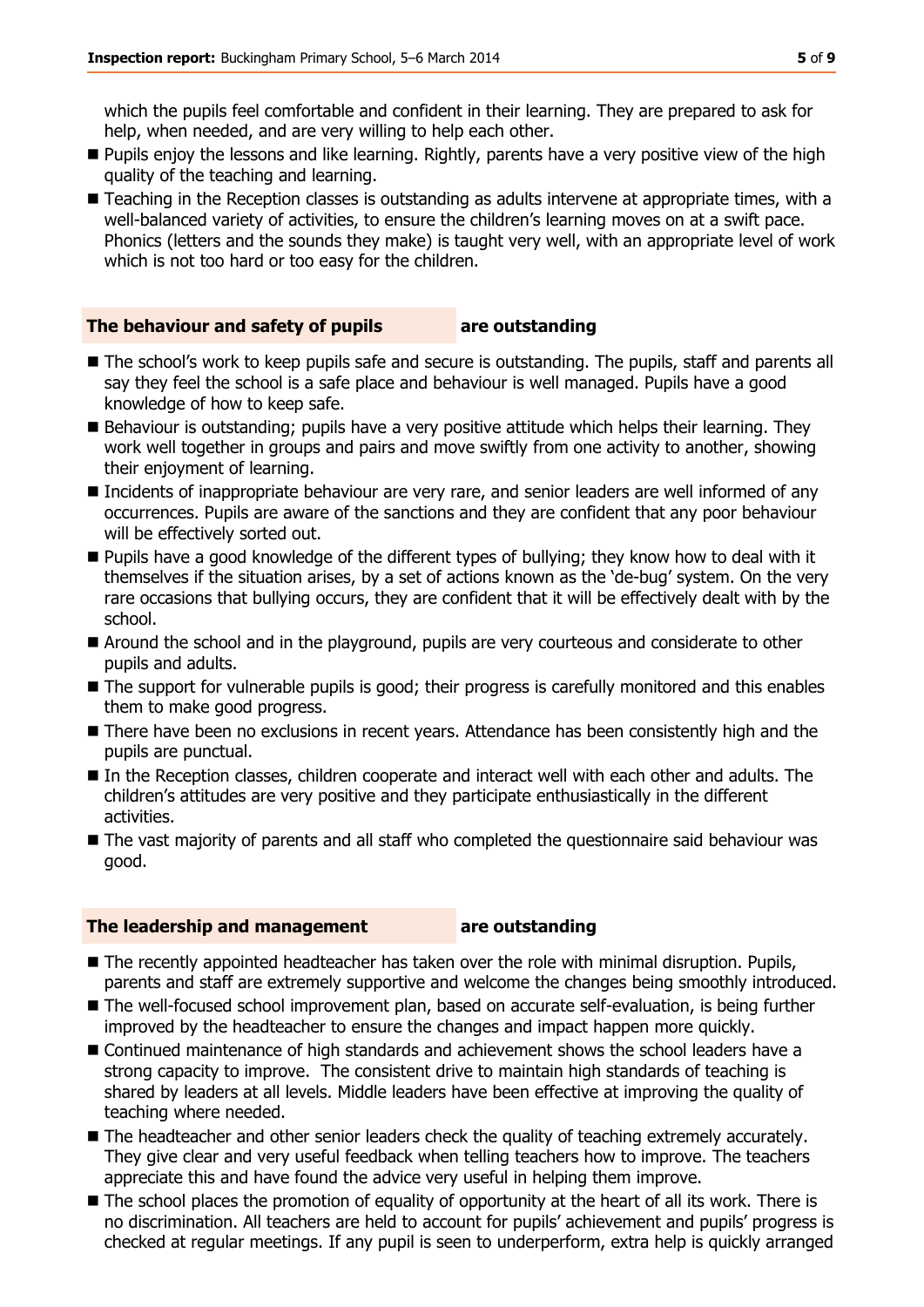to help them catch up.

- There is a strong system for managing teachers' performance. Setting targets for teachers to improve their work has been clearly linked to pupils' learning. There is very clear evidence that underperformance has been tackled.
- $\blacksquare$  The school's curriculum is strong and supports outstanding achievement. However, the school recognises that for pupils to gain an even greater passion for learning in and out of school, it is time for some changes to be made. On the second day of the inspection, inspectors saw the whole school focusing on 'World Book Day'. Staff and children dressed as characters from their favourite books, the learning was focused on literacy, and a range of activities were highly effective in increasing the pupils' awareness of the enjoyment gained from reading.
- The primary school sport funding is used well to hire specialist sports coaches and provide equipment and opportunities for more pupils to participate in competitive games. This has clearly increased the number of pupils taking part in sports activities and has increased the health and well-being of the pupils.
- The local authority provides 'light touch' support for this school. It has checked the school's performance in recent years. The school has bought in additional support from the local authority where it has seen fit.
- The strong partnerships with other local schools have been used effectively to develop individual teachers and improve the quality of teaching throughout the school.
- The leadership of the Early Years Foundation Stage is outstanding. Strong systems to establish the children's starting points and next steps in their learning for all children result in them making rapid progress. The leaders are aware of the different groups of children and work closely with parents and outside agencies to increase the proportion of children working at levels appropriate to or above their age.

#### ■ The governance of the school:

Governance is very strong. Governors have a very accurate knowledge of the school's strengths and areas needed for development. Governors have a good knowledge of the quality of teaching and how underperformance has been tackled. They visit the school to ensure they maintain an accurate picture. They are aware of the assessment information and challenge the headteacher to drive improvements. They receive regular reports on the progress made on the school development plan. They are aware of how the pupil premium money is spent, and are closely monitoring its impact. They know that teachers' performance is linked to pay. Governors receive appropriate training from a variety of sources. They rigorously and frequently check the school's finances. They have ensured safeguarding meets statutory requirements.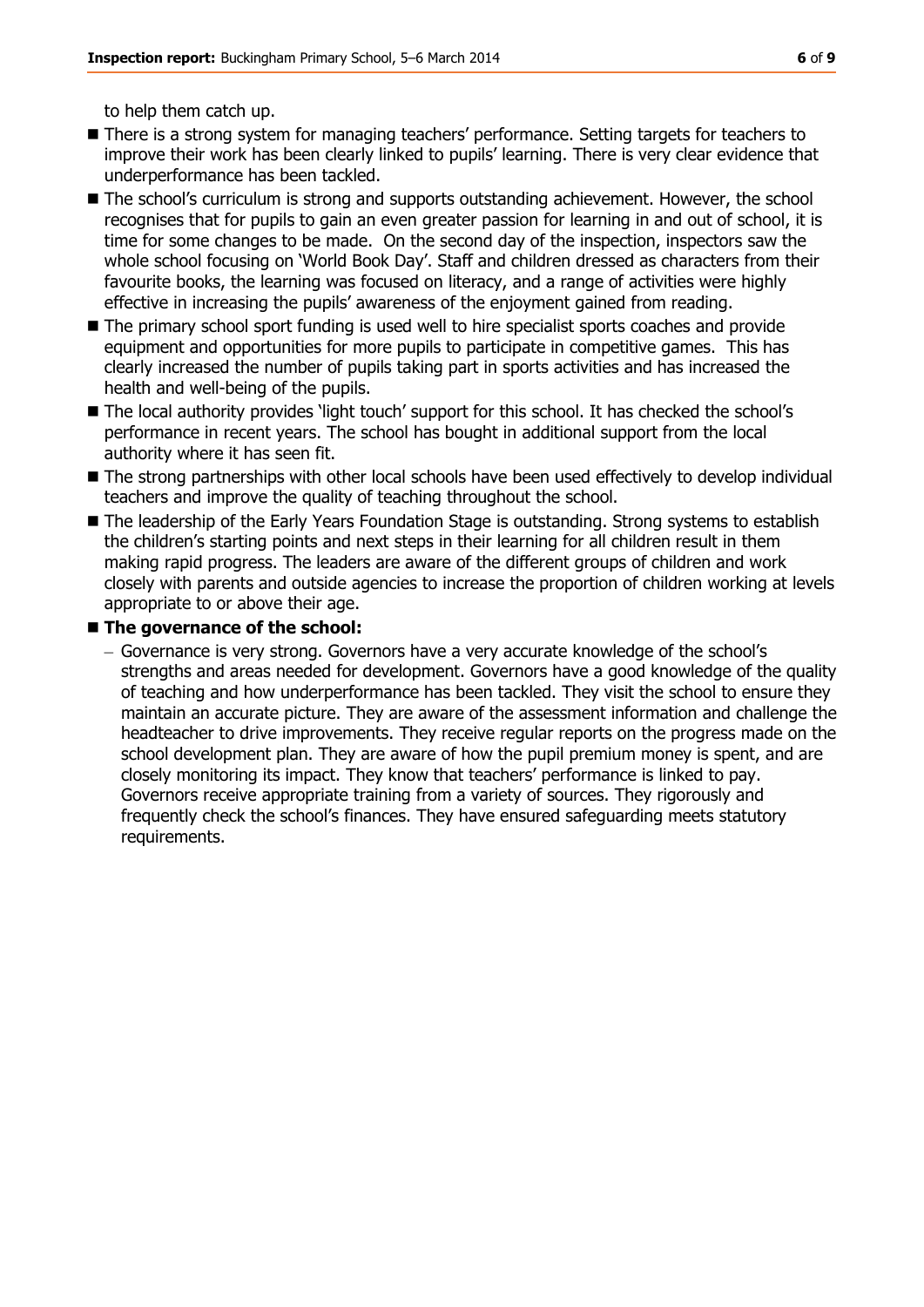## **What inspection judgements mean**

| <b>School</b> |                         |                                                                                                                                                                                                                                                                                                                                                                         |
|---------------|-------------------------|-------------------------------------------------------------------------------------------------------------------------------------------------------------------------------------------------------------------------------------------------------------------------------------------------------------------------------------------------------------------------|
| Grade         | <b>Judgement</b>        | <b>Description</b>                                                                                                                                                                                                                                                                                                                                                      |
| Grade 1       | Outstanding             | An outstanding school is highly effective in delivering outcomes<br>that provide exceptionally well for all its pupils' needs. This ensures<br>that pupils are very well equipped for the next stage of their<br>education, training or employment.                                                                                                                     |
| Grade 2       | Good                    | A good school is effective in delivering outcomes that provide well<br>for all its pupils' needs. Pupils are well prepared for the next stage<br>of their education, training or employment.                                                                                                                                                                            |
| Grade 3       | Requires<br>improvement | A school that requires improvement is not yet a good school, but it<br>is not inadequate. This school will receive a full inspection within<br>24 months from the date of this inspection.                                                                                                                                                                              |
| Grade 4       | Inadequate              | A school that has serious weaknesses is inadequate overall and<br>requires significant improvement but leadership and management<br>are judged to be Grade 3 or better. This school will receive regular<br>monitoring by Ofsted inspectors.                                                                                                                            |
|               |                         | A school that requires special measures is one where the school is<br>failing to give its pupils an acceptable standard of education and<br>the school's leaders, managers or governors have not<br>demonstrated that they have the capacity to secure the necessary<br>improvement in the school. This school will receive regular<br>monitoring by Ofsted inspectors. |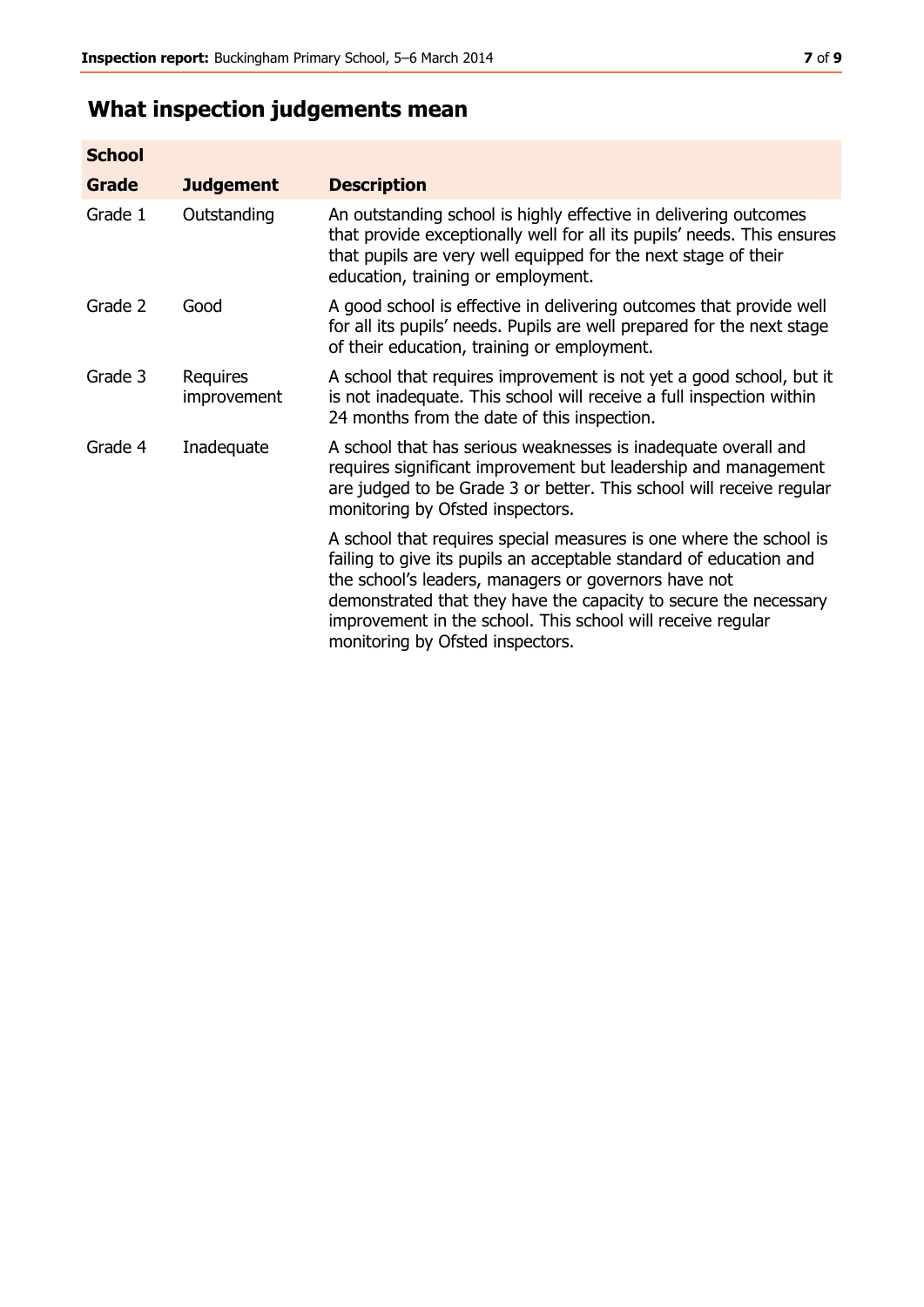### **School details**

| Unique reference number  | 110329          |
|--------------------------|-----------------|
| <b>Local authority</b>   | Buckinghamshire |
| <b>Inspection number</b> | 432080          |

This inspection of the school was carried out under section 5 of the Education Act 2005.

| <b>Type of school</b>                      | Primary                 |
|--------------------------------------------|-------------------------|
| <b>School category</b>                     | Community               |
| Age range of pupils                        | $4 - 11$                |
| <b>Gender of pupils</b>                    | Mixed                   |
| <b>Number of pupils on the school roll</b> | 505                     |
| <b>Appropriate authority</b>               | The governing body      |
| <b>Chair</b>                               | <b>Betsy Cook</b>       |
| <b>Headteacher</b>                         | <b>Becky Ellers</b>     |
| Date of previous school inspection         | 1 April 2009            |
| <b>Telephone number</b>                    | 01280 812864            |
| <b>Fax number</b>                          | 01280 812806            |
| <b>Email address</b>                       | office@bps.bucks.sch.uk |